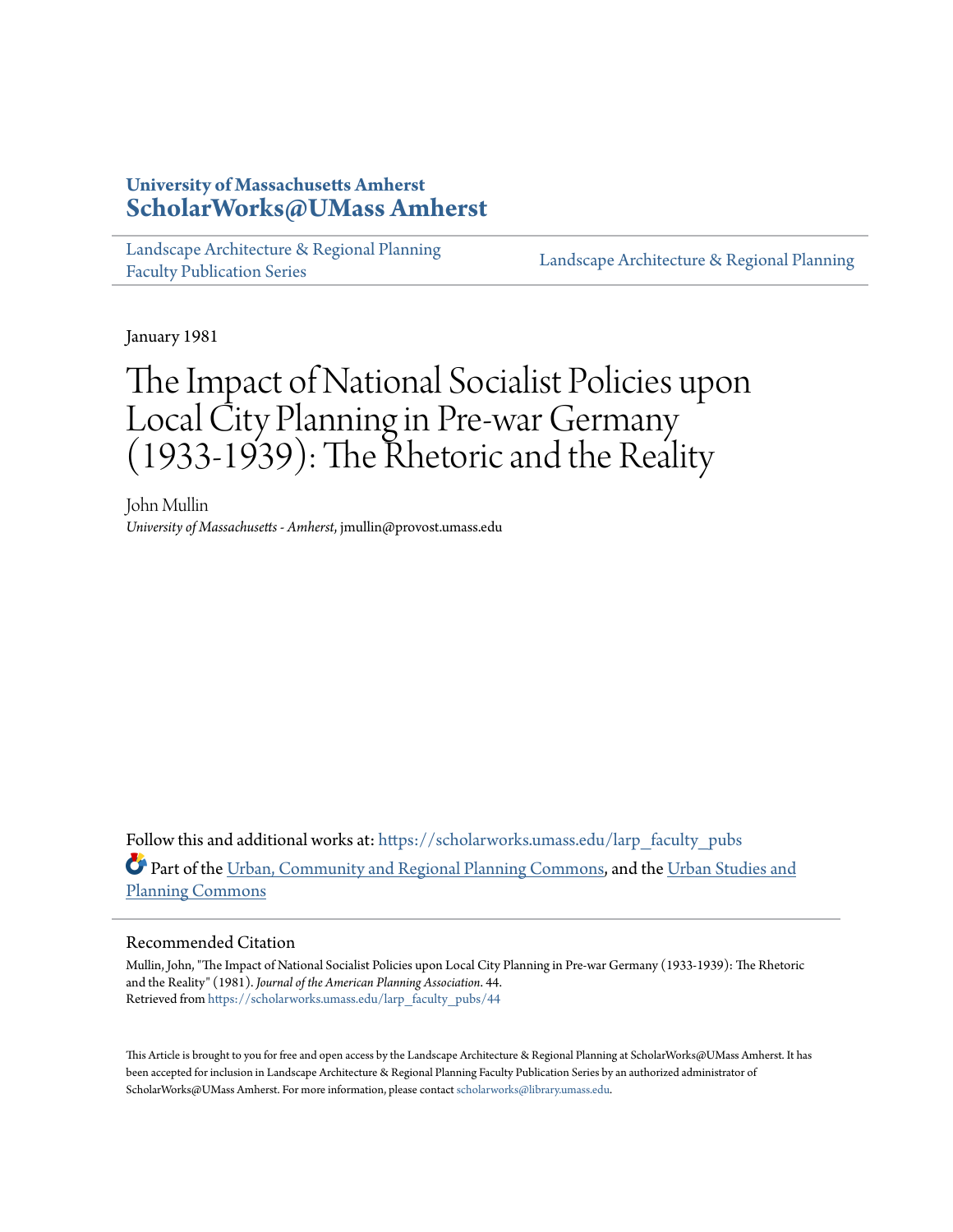# **The Impact of National Socialist Policies upon Local City Planning in Pre-war Germany (1933-1939): The Rhetoric and the Reality**

#### John Robert Mullin

This paper is a review and analysis of the influence of the national government upon local city planning during the pre-war years of National Socialism (1933-1939). The paper begins with a brief overview of the critical aspects of city planning during both the Wilhelmian years (1871- 1918) and the Weimar era (1918-1932). These aspects are reviewed in the context of their contributions to the city planning profession in general and to the German experience in particular. The paper then reviews the influence of ideology on city planning activities and follows with an explanation of the "state of the city" at the time the NSDAP came to power. The section on ideology precedes the "state of the city" section because most of the National Socialist (NSDAP) ideological stances were developed before the government came to power. A description and analysis of the bureaucratic framework and the city planning aspects of both the Recovery Years (1933-1936) and the NSDAP First Four Year Plan (1936-1939) is then presented. Finally, the paper concludes with an analysis and summary of the impact over time of the NSDAP supported city planning experience.

The coming to power of the National Socialist German Workers Party (NSDAP) in Germany in 1933 resulted in a radical shift in the direction, approaches, and concepts used in city planning activities across the German nation. The ability of each city to define and solve its own planning problems was significantly lessened. In effect, city planning was reduced to pat formulas and standards, and became subject to the imposition of national ideology and national government control.<sup>1</sup> The net result of these changes was that localized city planning increasingly became subject to national goals, needs, and programs. This article describes, analyzes, and interprets the impact of this shift on city planning activities and examines the nationally supported theories, principles, concepts, and enactments imposed between 1933 and 1939. There are two basic premises to the article. First, that despite the shift in policies and standards, the results of National Socialist city planning activities were not significantly different from those of the Weimar era (1918-1933). Second, that economic needs and military requirements in the city took precedence over both the NSDAP platform and nationally supported ideologies. In time these contributed to the inability of local city planners to meet the needs of their client citizens.

 The article begins with a brief overview of the critical aspects of city planning during the Weimar era. The "state of the city" at the time that the NSDAP came to power is then summarized. Following this, the article focuses upon the immediate measures taken by the new government to overcome the extreme economic and social problems that were inherited from the Weimar Government. This section includes a review of both the pragmatic actions and the theoretical – ideological basis for them. A description and analysis of the bureaucratic framework and the city planning aspects of both the Recovery Years (1933-1936) and the First Four Year Plan (1936-1940) is then presented.<sup>2</sup> Finally, the investigation concludes with an analysis and summary of the impact over time of the NSDAP supported city planning experience.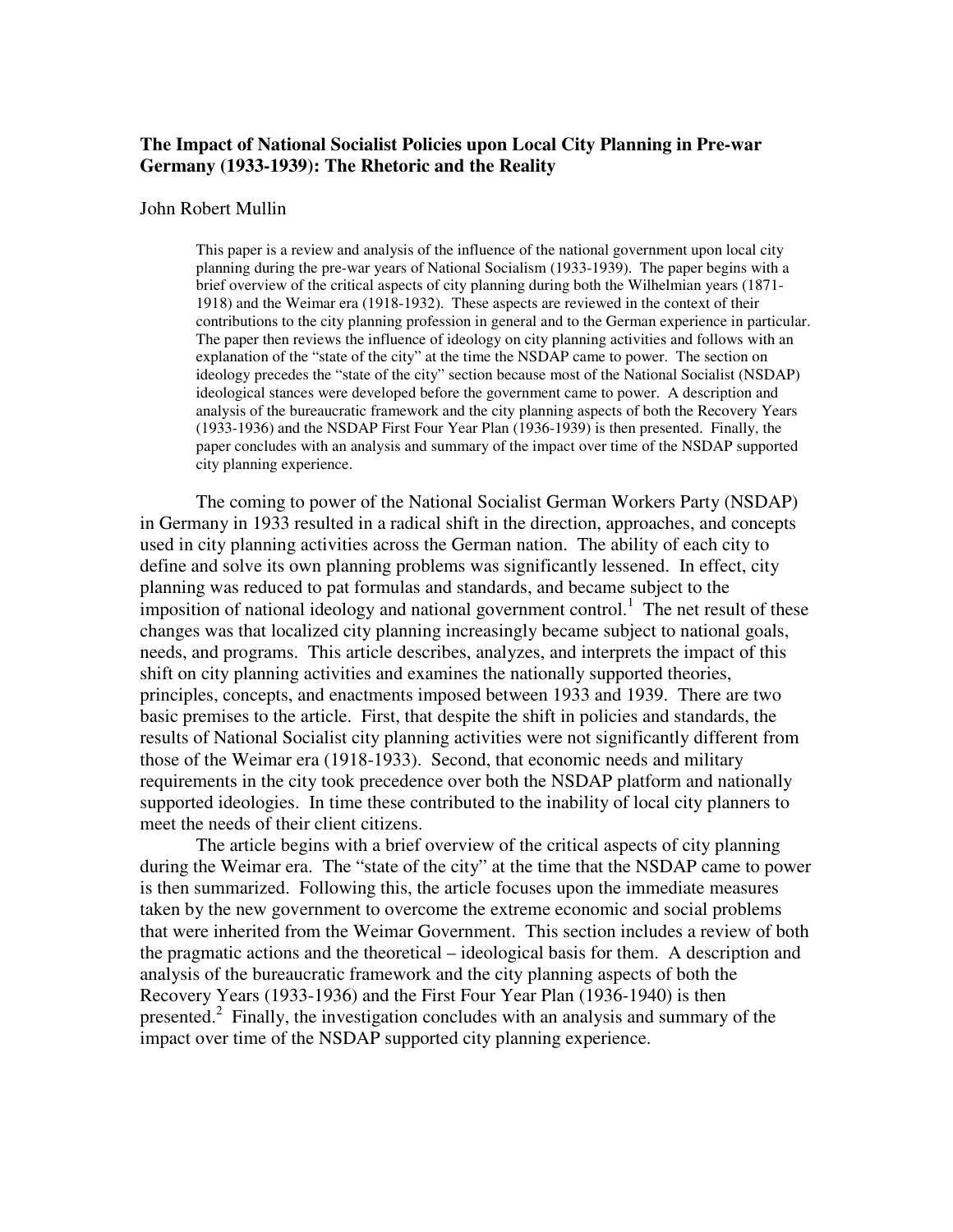#### **Antecedents – the Weimar Republic (1918-1933)**

 German city planning during the years of the Weimar Republic has been considered by historians and practitioners as making a major contribution to the evolution of modern city planning in the western world.<sup>3</sup> In a city planning context, the Weimar years can be subdivided into three distinct periods. The first, 1918-1924, was marked by political revolution, social unrest, and economic chaos. While it was a period of extensive cultural ferment and utopian thought, little city planning was actually undertaken.<sup>4</sup> Priorities centered instead upon providing basic shelter, food, and jobs. The second period, 1924-1929, however, saw extensive innovative city planning activity as many of the theoretical ideas developed during the early 1920s began to be applied. In particular, new concepts concerning urban decentralization, socialized housing, regionalization, and urban design were integrated into planning efforts.<sup>5</sup>

 These years saw a greater involvement by the Weimar government in city planning matters than in the period 1918-1924. In particular, the nationally sponsored house mortgage revaluation program (the Hauszinssteuer) provided the funding necessary to undertake city planning activities. Further, the national government approved of the creation of regional planning agencies and created a housing/city planning research institute. Still, it would be a mistake to assume that the problems of the city were a high priority for the national government. They simply were not. The net result was that the cities continued to plan for themselves without significant national input. The national government only began to focus on urban problems when the cities became virtually bankrupt during the depths of the Depression.

 The third period, 1928-1933, saw the collapse of the Republic. City planning, as a major governmental activity, became virtually non-existent. Continually expanding unemployment and welfare roles, ruinous taxation, fixed capital costs, and little private investment were crucial causes.<sup>6</sup> The soup kitchens and the fop houses of the immediate post World War I era again became commonplace. Further, the increasingly conservative political climate of city chambers brought dramatic changes to city planning activities. Key members of the avant-garde, including the city planners Ernst May (Frankfurt), Martin Wagner (Berlin), and Bruno Taut (Magdeburg), left the country.<sup>7</sup> Soon after, most of their colleagues were forced to resign and were replaced by more conservative and more politically acceptable planners.

 The major planning projects supported by the Weimar Government that were undertaken during the early 1930s centered upon three objectives: (1) expansion of the food supply; (2) expansion of inexpensive housing; and (3) assistance to urban residents so they could become increasingly self sufficient. These projects had many elements in common with the settlement ideas of the increasingly powerful NSDAP. Among these were the emphasis upon non-urban settlements, "man and nature", increased agricultural production, and economic self sufficiency. Yet, these projects were scorned by the NSDAP. How, asked the Party, could people find work in a decentralized locality with little money and with farm lots that could result in personal food stuffs and little else? Some of this criticism was well founded. In fact, the program was greatly revised when the new government came to power.

 In sum, city planning during the Weimar Republic was largely a localized activity. The national government provided essential enabling legislation and a funding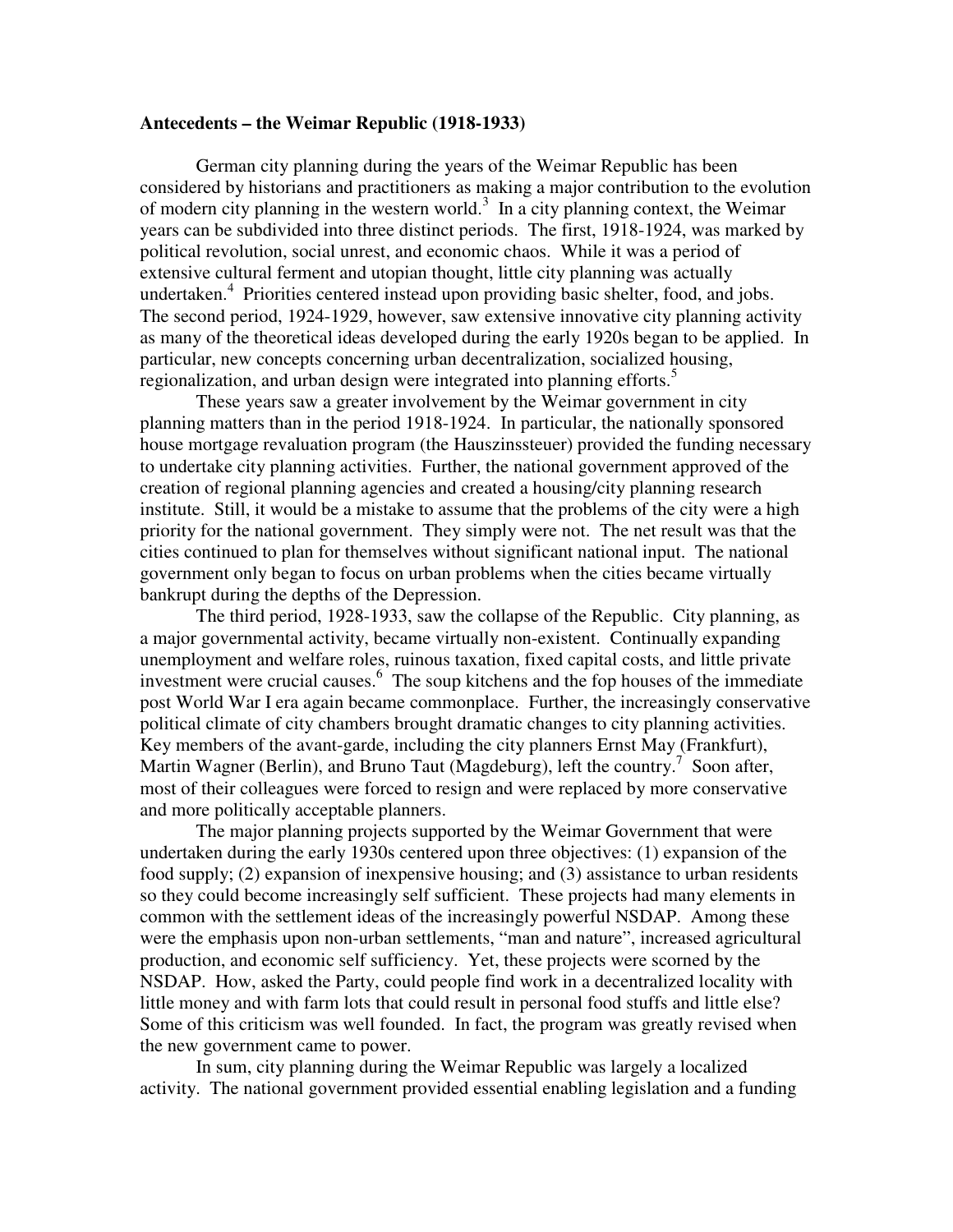mechanism but little else. The theories and ideologies that formed the basis for the planning activities were largely created by organizations and people outside of the national government. The application of the ideas and concepts was dependent upon the innovativeness, skill, interest, and political strength of city-based administrators. The ability of these administrators to take independent action, a long standing tradition in Germany, was significantly curtailed with the formation of the Third Reich.

# **The New Government – The NSDAP Comes to Power**

 The turmoil of the early 1930s had certain parallels with the Germany of 1919. In both cases, the various governmental institutions failed to meet the fundamental needs of the public or to prevent a collapse of the national economy. The responses to these problems by the two governments were, however, quite different. The Weimar Government, beset by revolution from within and international economic sanctions from without, was forced to look primarily to its own survival and to attempting to restore order. Solving the problems of human needs became, by default, the responsibility of the cities. Only once a sense of order was restored did the national government become a critical participant in local matters. Even then, the expansion of national policies and laws was oriented more to expanding local powers than to the direct participation of the national government.

 The coming to power of the NSDAP in January 1933 resulted in a radically different approach. The NSDAP, from its first day in power, began to respond to the basic economic problems facing the nation. The two key approaches focused upon the need to redefine the role of governmental institutions and to provide a national planning system and programs to meet the needs of the state as defined by the NSDAP.

 Foremost among the governmental revisions was the consolidation of decision making power at the highest possible level (the Leadership Principle). Under this consolidation, the municipalities were forced to share many of the strong local powers that they had held from the time of the Stein reforms (1807) and the Prussian "City Freedom" Act of 1819. They became direct outlets for national policy and, in effect, "trustees of the national community."<sup>8</sup> Local autonomy, innovation, initiative, and experimentation all became subsidiary to national direction, national goals, and national controls.

 Concerning city planning, the municipality still held the power to plan for housing, recreation, transportation, and land use needs as long as the municipal approaches were not in contradiction with national, state, or regional needs.  $\int$  The rationale for the forced realigning (Gleichschaltuung) of government powers was not simply for efficiency or the meeting of national needs. There was also a major economic motive; many cities across the nation were bordering on bankruptcy. In fact, the municipal financial plight was the critical point in the new government's justification for its control of local functions.<sup>10</sup> The NSDAP leaders argued that the municipalities had not made adequate provisions for meeting local needs and that their priorities were not in order. More succinctly, it was stated that local municipalities had been taking a "political and financial flight from reality". This castigation of the state of local affairs was coupled with the wholesale replacement of 99 percent of all municipal officials and fiftyone of fifty-five large city mayors.<sup>11</sup> The net result of the NSDAP control over local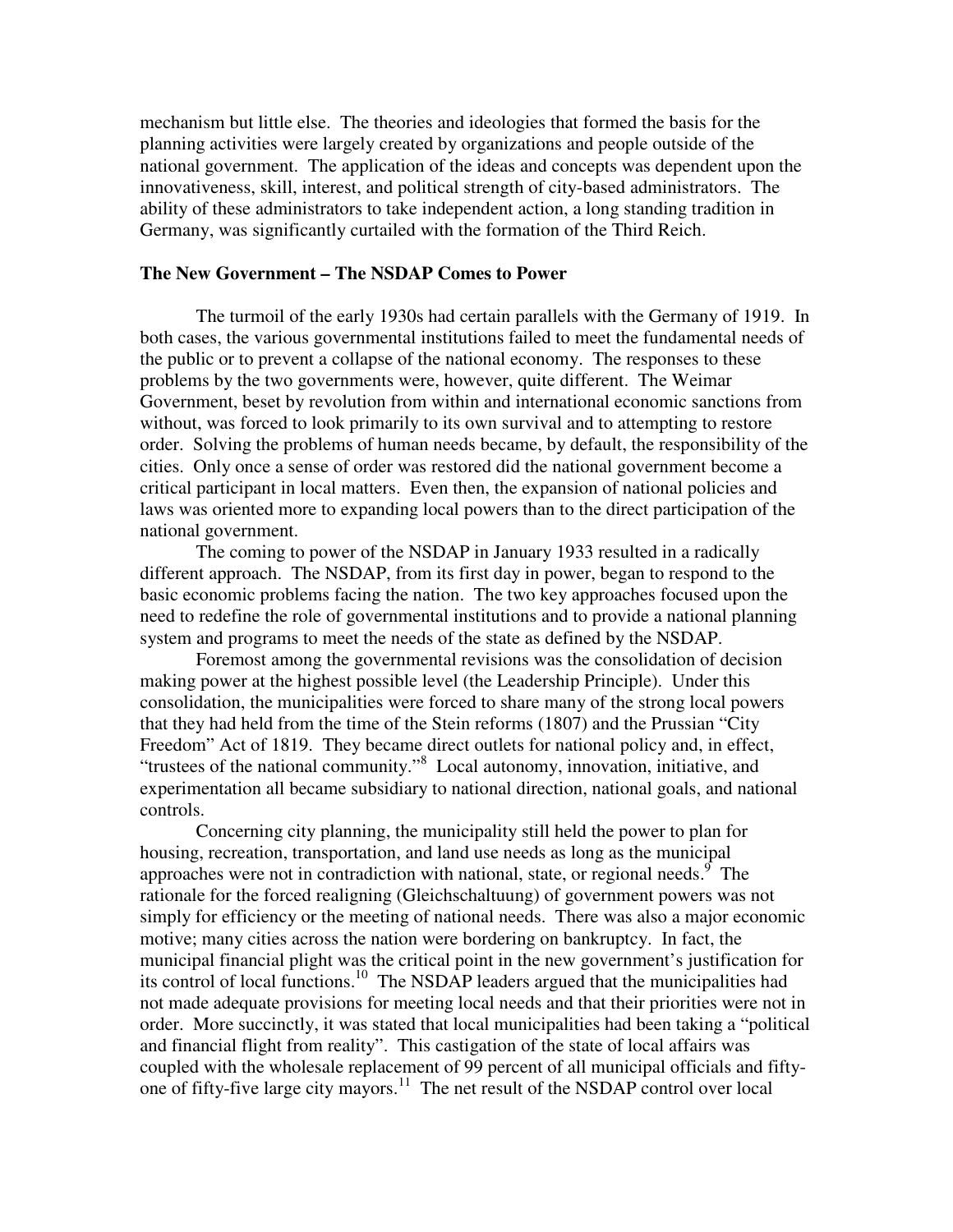politics was sarcastically noted in a headline of the Muncih newspaper Neueste Nachrichten: "City Council Meetings Public Again – Throngs Rush to City Hall."<sup>12</sup>

### **Ideological Perspectives**

 The state of the German city during the Weimar years and the responses designed to overcome urban problems were the subjects of regular NSDAP sponsored diatribes. The behavior of the "democratic mob", the ineffectiveness of the "city based" Weimar government, the art of the urban oriented avant-garde, the modernist architecture and urban design of the Bauhaus, and the international character of the German city were all  $\frac{13}{2}$ 

 The writings of the romantic ideologists of the nineteenth century provided the antecedents for much of the anti-urban stance of the National Socialists. These writings appear to have had particular influence upon the thoughts of Gottfried Feder and Walther Darré, the two leading "settlement" ideologists of the Third Reich. Both men advocated the dissolution of the industrial city and the promotion of the rural Volk as being key steps in the creation of a truly "National-Socialist" state. Feder was quite influential in the development of the NSDAP platform on economic, spatial, and settlement questions prior to the Party's assumption of power. Later, shortly after the NSDAP came to power in 1933, he became director of the Reich Settlement Office. Through this organization he proposed concepts that were to guide the de-urbanization of the nation. More specifically, he advocated: (1) the halting of urban growth; (2) the dispersion of industry away from the cities; (3) the reduction in population of urban areas; and (4) the subjugation of all local, regional, and state planning to national needs.<sup>14</sup>

 His ideas generated significant controversy. Planners saw merit in lowering the density of urban centers and developing an alternative to the crowded rental blocks (Mietskasernen) that blanketed the large cities. The militarists saw the ideas as helping to neutralize the impact of enemy bombing. Others, such as Gauleiter Erich Koch of East Prussia saw the ideas as leading to economic growth in the Prussian East.<sup>15</sup> Ideologists perceived them as contributing to the other hand, big business and agriculturalists, fearing a decrease in production, objected to the ideas. Further, there was little support for the ideas from the citizenry.

 Feder enjoyed a brief period of national governmental support for his ideas at the start of the Third Reich. However, they proved so unworkable that they were quickly abandoned. He was removed from his position in less than one year. His ideas were considered to be so medieval, so economically disruptive, and so unpopular with industrialists and policy makers that Economic Minister Hjalmar Schacht removed him from office. He was replaced by Wilhelm Ludovici, who continued to develop the new settlement ideas but without the strident call for the elimination of urban systems and infrastructure.

 Feder's position as the leading settlement ideologist was assumed by Walther Darré. Darré was equally as anti-urban as Feder and argued for the strengthening of the rural peasant at the expense of the city. However, unlike Feder, he continued to be a powerful party and governmental official throughout the 1930s.

 Neither Feder nor Darré were able to develop effective steps designed to stop the growth and expansion of the cities. However, it should be pointed out that anti-urbanism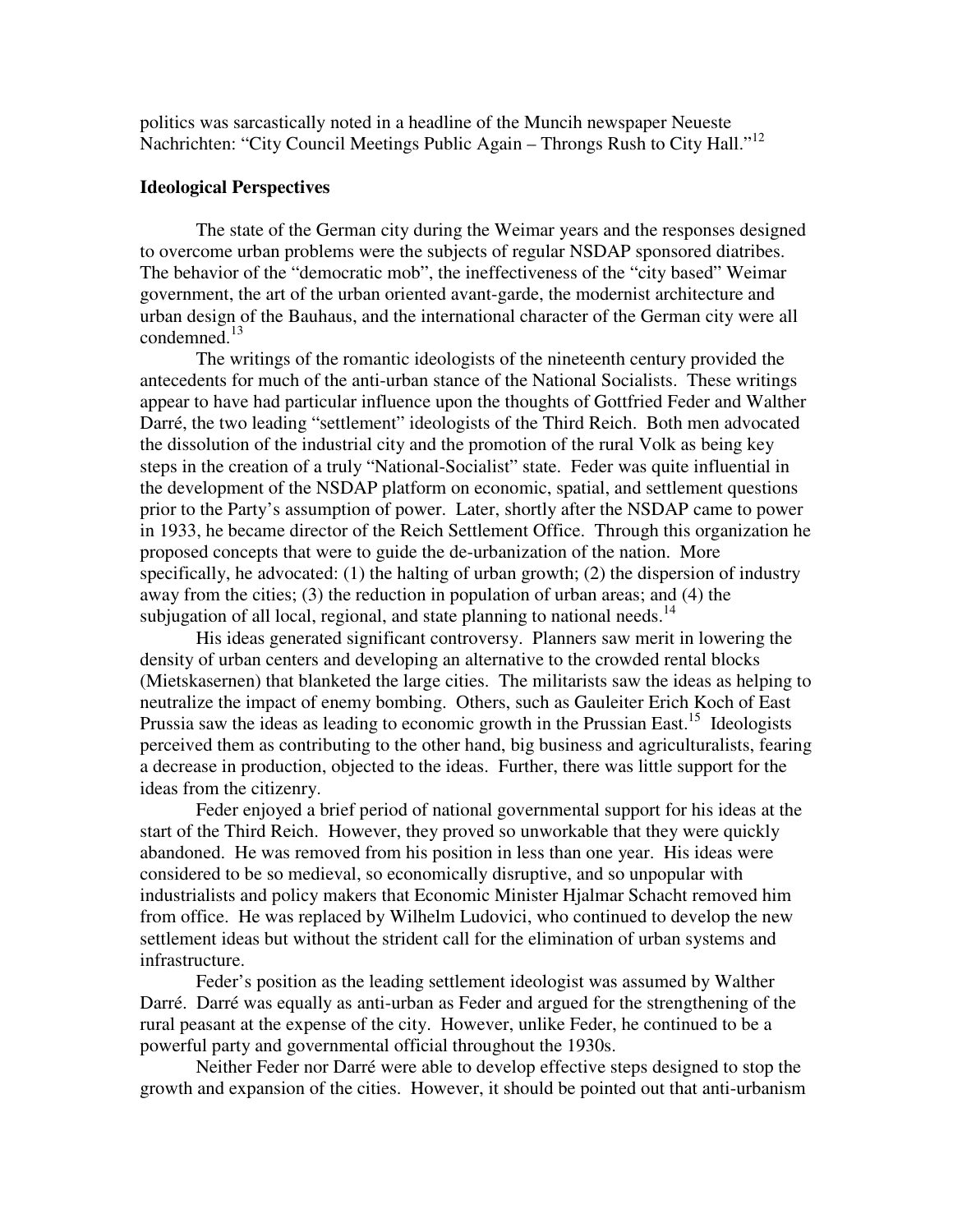still remained as a critical ideological consideration in government policy. In fact, intentional anti-urbanism was a significant ideological input in the goals of the Recovery Years. This input could be particularly noted in settlement, agricultural expansion, and regionalization policies.

#### **Planning in the Recovery Years**

## The Beginning

 The first governmental effort to stimulate an economic revival focused upon the need to create jobs and to expand the supply of housing. The primary legislative enactment was the Law for the Reduction of Unemployment (June 1933). This act was comprehensive and included several elements that related to municipal planning, including the building of 7000 kilometers of national highways (*Autobahnen*) and the financing of small-scale municipally sponsored public improvement projects. (These were cynically referred to as *Pyramidenbau* – the building of pyramids, or, less euphemistically, "make work" jobs). Among these improvements were repairs to private houses; the building of new houses; agricultural resettlement; and highway, subway, river, rail, and road transportation improvements.<sup>16</sup>

 Two other acts were also crucial in the formation of the national government's policies toward German cities and towns. The first was the Hereditary Farm Law of 1033. The act was intended to be the cornerstone of the creation of a permanent peasant class. It was designed to stabilize the family farm, contribute to the creation of a strongly nationalistic peasantry, and promote national autarchy. It also prohibited owners from disposing of their property and restricted the inheritance of the farm to the first born son. The second was the Act to Layout Areas for Residential Settlements (hereafter referred to as the settlement act). This act was designed to control urban expansion, stop real estate speculation, and expand the housing supply. $17$ 

 The lack of housing represented the most critical city planning problem of the early 1930s. Throughout the Weimar period the German cities were unable to match housing demand, supply, and the ability of the dweller to obtain housing financing. By 1932, this problem became so severe that hundreds of thousands of units were vacant while thousands of people were living in shacks or with extended families.<sup>18</sup> The average amount of housing built per year during the Weimar era was approximately 200,000 units. In the first four years of the Third Reich (1933-1936) housing supply increased to an average of 300,000 units per year. Yet due to increased marriages, pent-up demand, and growing families, supply still did not keep up with demand. By the start of the first Four Year Plan, for example, demand had reached 350,000 units per year.

 The settlement act was a major program in the effort to overcome the housing problems. Over 65,000 settler homes were built under this program in the first four years of the Third Reich. These settlements were designed to have a strong folkish orientation and were to create an alternative to the dank, overcrowded tenement blocks. This program included three primary settlement types: (1) the "house with farm" where the dweller could work in both field and factory (Nebensiedlung), (2) the privately owned home with a few acres to grow produce for personal consumption (Kleinsiedlung), and (3) the privately owned home and garden on the urban fringe (Heimstätte). The settlement act represented a policy extension of the Unemployment Act in that it stressed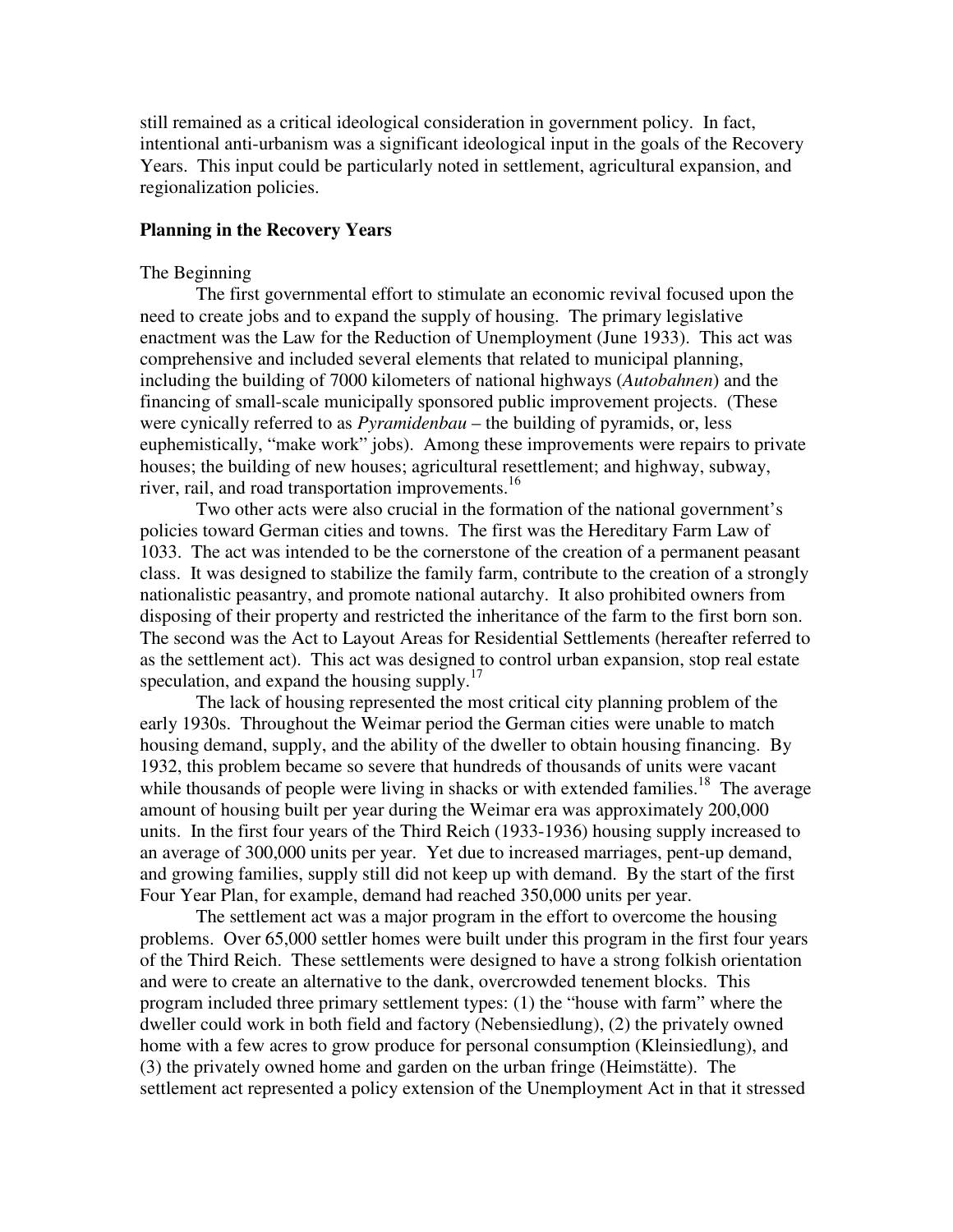self-help, self sufficiency, and job-creation. There was a distinct fear that the economic depression would not be overcome and that industrial production would not return to the levels of either the pre-war or the mid-Weimar era. Therefore, it was essential that the state and its citizens develop their own autarchic system. This program was also intended to reduce pressures on the city so that slum removal could be undertaken.

 Both the Hereditary Farm Law and the settlement act underscored the startling fact that a new approach to city planning was in operation. In both cases there was little discussion of local needs and desires, little concern for local priorities, and little involvement with traditional city planners. These two acts were designed by and for the national government. National ideology, national settlement policies, national defense policy, and the national response to the Depression were the key elements that contributed to their implementation. Further, they were part of a national population policy (Bevolkerungspolitik) that might be labeled "Imperialism by Demography". Included within this policy were the following: urban decentralization, resettlement of German speaking people in newly occupied land, the solution to the living space (Lebensraum) problem, expansion of farm production to attain increased agricultural self sufficiency, and finally, the creation of a buffer zone for military defense purposes between the German nation and its neighbors.<sup>19</sup>

 The design and the site planning of housing also reflected national ideological characteristics. To the party ideologists, housing was critically important as a culture building agent. (It should be noted that Weimar planners often held a similar view). By meeting the housing demand and providing the proper design ethos, the ideologists perceived that a positive sense of Heimat could be created.<sup>20</sup> This, in turn, would provide a powerful motivation toward and reinforcement of the cultural attributes being developed by the NSDAP. Thus, the party propaganda office developed a large scale "selling effort". Phrases such as "settler joy" (Siedlerfreuden), "settler prosperity" (Siedlergluck), the "beauty of homesteading" (Schönheit des Siedelns), and folk community (Volksgemeinschaft) became common in the popular press of the day. Articles and photographs showing beautiful maidens working in the fields adjacent to the new settlements or walking along rustic streets with new housing in the background appeared with regularity. $2<sup>1</sup>$ 

 The most commonly perceived house design of the period was the "Hansel and Gretel Candy Covered Cottage" type. Thousands of units were built in this image as well as the more simple Heimatstil, Fachwerk, and Tyrolean designs.<sup>22</sup> Exposed timbers, exterior privies, stables, and peaked roofs were common design elements. The intention in these designs was to create a feeling for the spirit of the past and to contribute to an enhancement of Erman culture while meeting current shelter needs. Simplicity, tradition, permanence, unity with land, and Heimat are descriptive terms that could apply to the intent of these designs.<sup>23</sup> At the same time that these designs were being advocated, there was also a move to discredit the modernist design concepts of the Weimar period. The stark facades, the flat roofs and the small scale of the living units were all condemned. Yet the intentions and the results do not totally match. Thousands of housing units were built that reflected the technological and design advances that were developed during the Weimar years. In fact, once the rhetoric of both the avant-garde of the 1920s and the NSDAP arbiters of culture in the 1930s is removed, there are significant design similarities between the two periods.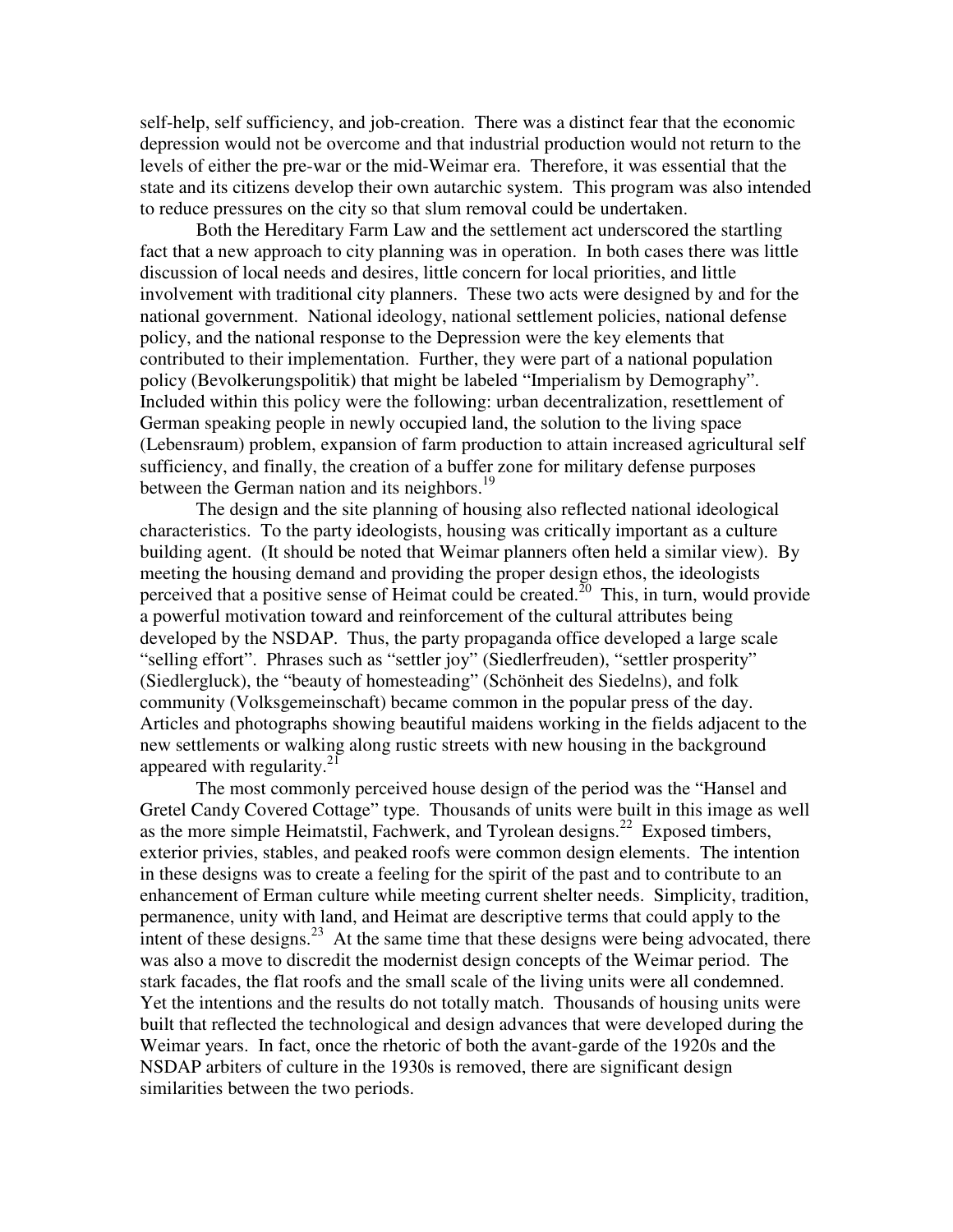The small settlement structures were to be sited differently, in theory, from the regular orthogonal layout that had become common during the Weimar years. The orthogonal plan was to be conceptually replaced by the circle. Only through such an organically derived shape, it was felt, could a sense of community be derived. The intent was to "unite people in a readiness to help and participate in community life", and to stimulate the feeling of the organic character of man in nature.<sup>24</sup> This concept was a repudiation of the rationally derived row-on-row (Zeilenbau) designs of the Weimar era planners.<sup>25</sup> Indeed, the National Socialist theorists perceived that the Zeilenbau treatment oriented man toward himself, while circular designs (Kreisbildendes Prinzip), helped to create a sense of community. In essence the circle was used to reflect the medieval village (Burg) rather than the Castrum-like Civitas,  $^{26}$  and to help overcome mental urbanization (Seelische Verstädterung). The concept was at least partially applied in many settlements across the nation. However, as with the architectural designs, there were also many more settlements which were based upon site planning principles that had evolved during the Weimar years.

 In sum, the ideological emphasis upon settlement design patterns generally stressed the following points: the need for unity through building (Einigung), romanticism, medieval settlement patterns, and the community as an arm of the state. These characteristics were not always present. In fact, there was extensive diversity in design concepts, site planning, and architectural styles.

#### **The Performance**

 The Hereditary Farm Law accomplished little in terms of creating a permanent peasant class. There were several reasons for this. The inability of the owners to dispose of the land restricted the ability to mortgage it and, in turn, to buy equipment and supplies. The lack of available land for those dispossessed by the law meant more people were forced to move to the city for work. The farm land not covered by the act, and hence available for sale, was too expensive for the dispossessed. Also, NSDAP members had first priority in buying this land. Lastly, the large *Junker* estates were exempt from the act and were kept in their current ownership. The net result was that the farmer did not become more rooted to the soil and the ruralite movement to the city continued with little impediment.

 The settlement act was not as extensive a failure as the Hereditary Farm Law but it, too, did not meet expectations. In particular, it accomplished little in stopping the migration of residents to the city. Only in the university cities of Heidelberg, Münster, and Bonn was there a net decline in urban population.<sup>27</sup> In effect, by 1934, there was an urban population boom that came close to matching the record of the 1890s. The government, noting its inability to influence where growth would occur, began to reconsider its position as a subsidizer of small settlements. In 1935, it decided to stop subsidizing these programs altogether. $28$ 

 The settlement act did result in the building of thousands of dwelling units during the Recovery Years. In this regard, it could be considered as being successful. It also could be considered successful in that it established a three-tiered land planning system that integrated local, regional, and national planning goals. However, upon further analysis, the system was not as simple as it first appeared. At the national level, decision-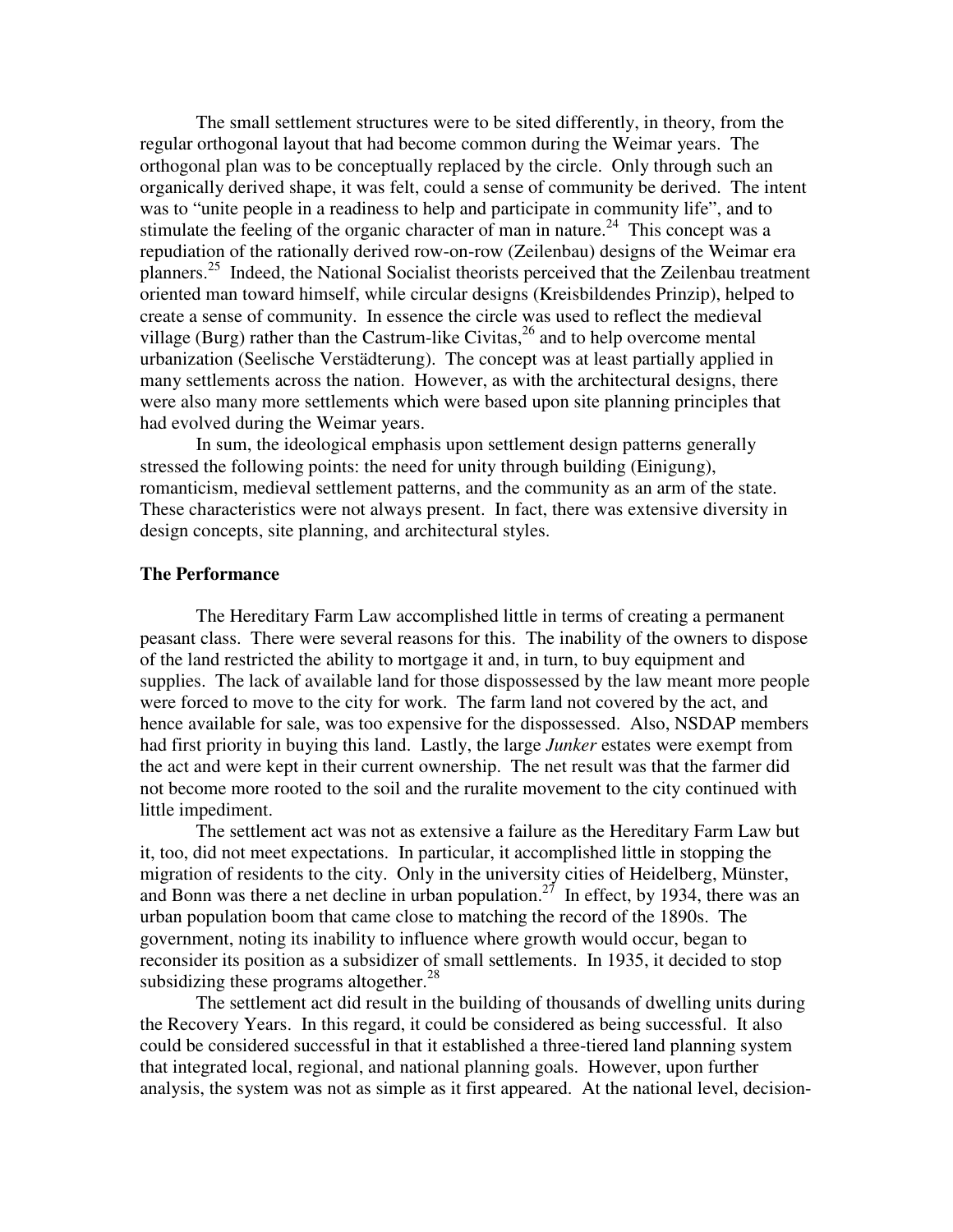making was spread among the Ministries of Labor (settlement planning), Agriculture (rural settlement planning), and Economics (small settlements). It was not until 1935 that land use planning began to function in a coordinated and effective manner. At that time, land use was consolidated under the National Bureau of Spatial Planning.<sup>29</sup> With control over national, regional, and local land use plans, its key responsibilities included population resettlement, industrial location, the planning of transportation networks, soil improvements, and defense preparedness.

 The responsibilities of the bureau were carried out within a strong ideological framework. In fact, the head of the organization, Minister Hans Kerrl, included the "increase of the biological folkish-strength" as being one of its aims.<sup>30</sup> Inherent in the mandate of this organization were the concepts of Lebensraum and Geopolitik.<sup>31</sup> Fritz Schumacher, former city planning director of Hamburg, saw these ideas as being the result of a new conceptualization of space that had been stimulated by both technological advances and by the national border constrictions imposed upon the nation by the Treaty of Versailles.<sup>32</sup> Space had become a weapon in the struggle for national existence. It was interpreted in terms of spirituality, nature, land, settlement, and community. Space determination was to be the overriding means of creating a sense of national unity and community.<sup>33</sup>

 The next level below the National Bureau of Spatial Organization consisted of twenty-three regional planning organizations that covered the entire nation. Modeled after the much-heralded Ruhr Regional District, these organizations were responsible for developing the plans that evolved from national policies and directives. Beneath these organizations were the local municipal planning agencies which implemented the plans and administered controls within their own boundaries. Their responses, in turn, were closely monitored and tightly controlled by both the regional agencies and the Bureau.

#### **National Involvement in Municipal Planning**

 The city proper was not initially a direct focus of national government attention during the recovery years. However, as the period moved toward its end, the national government began increasingly to focus upon urban revitalization activities. In fact, there was an apparent correlation between the relative prosperity of the nation and the national government's interest in urban centers; as the nation prospered and the need for consumer goods and industrial production rose, the city became increasingly more important to the national government.

 The national leadership saw the city as having both economic and symbolic functions. The economic functions included job creation and the financial spin-off that could be gained from the new structures. In terms of serving a symbolic function, the city was to be the place where the true glory of the new state could be found. The new structures – in combination with the flags, sculptures, music, and masses of people – were to contribute to the reinforcement of a new national spirit.<sup>34</sup> This spirit, in turn, was to serve as the basis for the formation of a "community of the people". In one sense, from a national perspective, the city was viewed as an inanimate architectural space that was to be a crucible in which support for the state was nurtured.<sup>35</sup> This perspective becomes clear when one examines the plans that were designed under National Socialist auspices. The greatest emphasis was upon the construction of urban squares, plazas,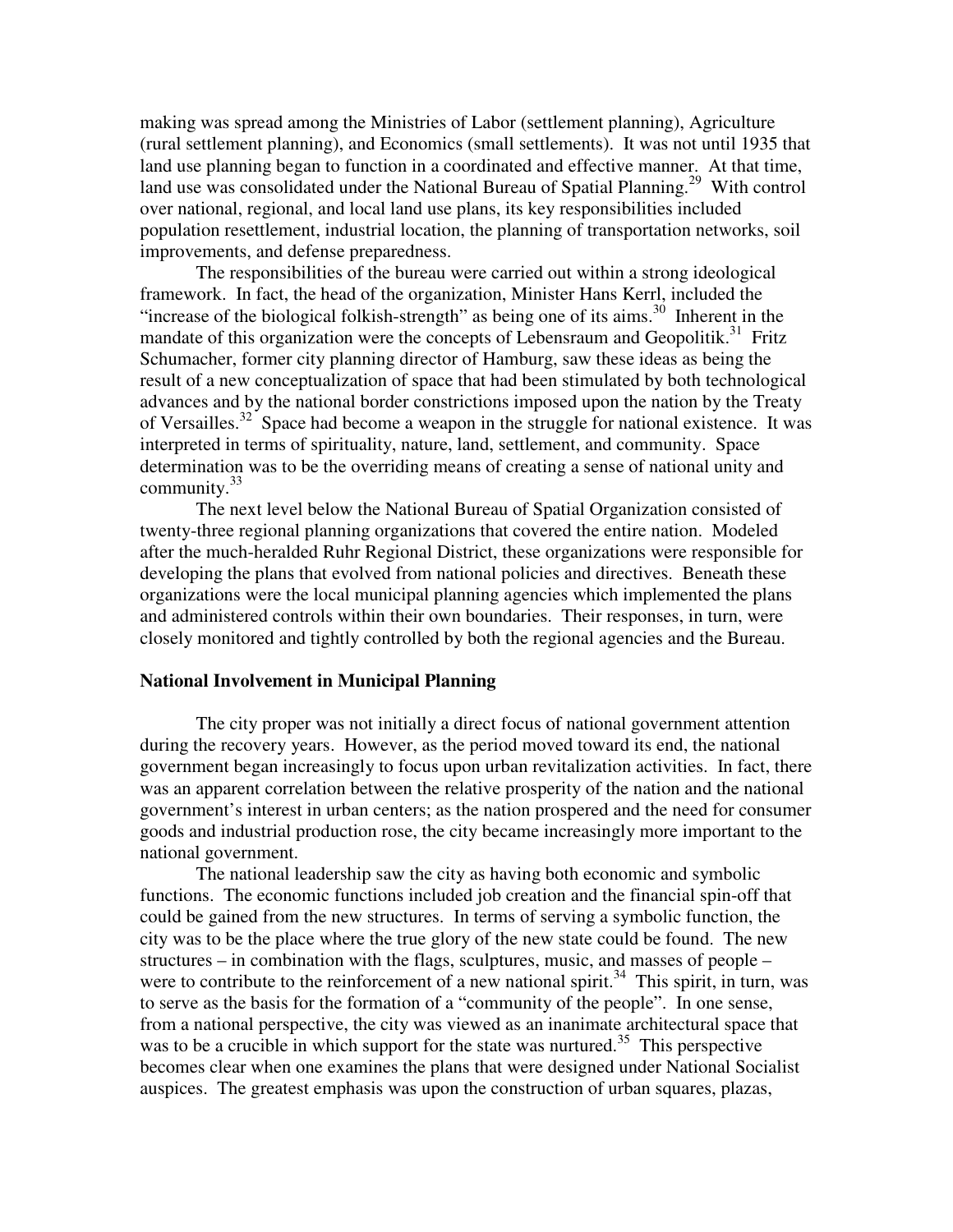monuments, and public buildings. Largely emphasizing neoclassical designs, these structures were designed to reflect such feelings as awe, permanence, and strength. These designs emerged as a result of the party leadership's belief that the lack of monumentality in civic structures was symptomatic of the cultural debasement of the nation: "stone monuments", based upon the party's ideological stances, were to contribute toward correcting the problem.<sup>36</sup>

 Nowhere was monumentality as important as in Nürnberg and Berlin. In Nürnberg, the "city of the party rallies", extensive planning effort was placed on creating spaces that would allow for the magnanimity of the party events to emerge.<sup>37</sup> It was to create a setting where the nation (and the world) could perceive the political, communal, and military strength of the nation. Rhetorical descriptions of the period included such phrases as "proof of German strength and will", "a shrine for the nation", and "on these grounds, the communal experience of the unity of *Führer* and *Volk* was possible".<sup>38</sup>

 The plan for Berlin was intended to serve as the guide for the creation of the capital of the new Empire (Reichshauptstadt).<sup>39</sup> The monumental scale that was being built into Nürnberg was surpassed in Berlin. The Great Hall, the Arch of Triumph, the Soldiers Hall, and the North and South Railroad Stations, among others, were to be some of the most massive structures in the world to that time. To illustrate the scale, St. Peter's Cathedral would have fit several times over into the proposed Great Hall. Further, the Arch of Triumph was to be forty-nine times larger than the Arc de Triomphe in Paris. The planning for Berlin was entrusted by Hitler to the architect Albert Speer. He reported directly to Hitler and was given extensive funds and staff to accomplish his tasks. The planning of Berlin, as with Nürnberg, was mainly carried out during the First Four Year Plan.

 It is interesting to note how the national government was able to gain the power to supersede the local plans of both Nürnberg and Berlin. In the Nürnberg case, in 1935, Hitler expressed grave concern for the people of Nürnberg – particularly because his plan required the relocation of the city zoo. He therefore asked Mayor Willi Liebel for his support and volunteered to pay all relocation costs. Speer analyzed Hitler's approach as follows:

 Two years later Hitler would come directly to the point in dealing with a mayor: Here is the Party Rally Area; this is how we're going to do it. But at that time, in 1935, he did not yet feel so completely in command and so spent almost an hour on prefatory explanations before he placed any sketch on the table.<sup>40</sup>

 By 1936, Hitler had begun to take action independently of the local city's position. Such was the case with the planning of Berlin. Throughout most of the Recovery Years, the planning for Berlin was controlled by the city administration. During that period, Hitler presented several ideas to Mayor Julius Lippert concerning the remaking of the city into the Reichshauptstadt. Lippert was not overly enthusiastic about Hitler's plans. Hitler first threatened to relocate the capital and then simply decided to by-pass all government agencies and turn the planning over to Albert Speer, his new General Building Inspector. His actions in this case illustrate the power of the leadership principle. When the city was not supportive of national needs or policies, its freedom to act or react on planning matters was simply removed. In this case, the national government stripped the Mayor of Berlin, the Berlin City Council, the Governor of Greater Berlin, and the national Ministry of the Interior of all planning powers concerning the capital, and turned the power over to the General Building Inspection Office.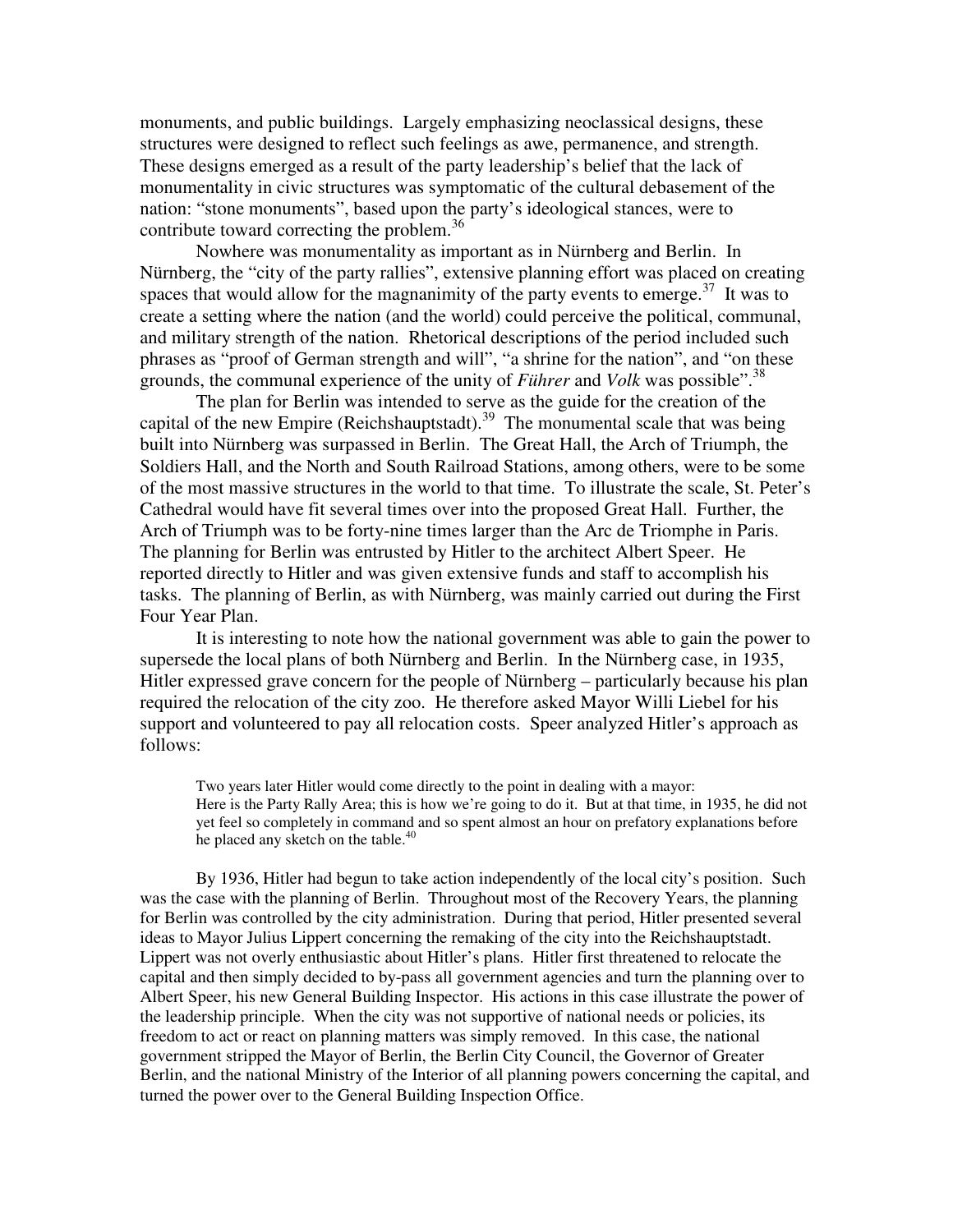Nürnberg and Berlin were not the only cities scheduled to receive extensive planning assistance from the national government. Among others, Munich (the capital of the movement), Hamburg (the city of foreign trade), and Linz were also programmed to be the recipients of extensive national planning assistance. Labeled as "reconstruction cities", each was to house national government and party offices and institutions.<sup>41</sup> Further, each was to have its core area substantially changed to reflect the ideologies of the new order.<sup>42</sup>

 Few of the proposed structures were actually built during the recovery years. Yet those that were built constituted dramatic announcements that the new design approaches and ideological concepts were being applied. This could be particularly noted in the designs for Nürnberg's Zeppelinfeld and Congress Hall, Munich's House of German Art, and Berlin's Olympic Stadium.<sup>43</sup> These design and planning concepts captured the imagination of governor (Gaulieter) after governor who, in time, attempted to apply them in their own cities. In time, the plans proposed for Berlin came to be rigid models for cities across the nation.<sup>44</sup> In sum, the cities became more and more important to the nation-state as the Recovery Years came to a close.

#### **Other Activities**

 The emphasis upon solving the problems of housing overshadowed all other traditional planning activities during the Recovery Years. Relatively few cultural or recreational facilities were built. Industrial and commercial activities were rarely expanded due to existing excess capacity. While long range planning activities addressed these functions, they were low priorities until the First Four Year Plan. Concerning highways, as mentioned earlier, extensive work was undertaken during the Recovery Years. The national highway system (Autobahnen), proposed since the early 1920s, was planned and implemented. This system represented the most significant technological advance of the period, and it fulfilled several needs. First, it provided a psychological and functional connection among the nation's large cities. Secondly, it expanded the commuting catchment area. In essence, the city and its Hinterland became more closely bound. This then enabled a feasible expansion of the previously mentioned Heimstätte concept. Thirdly, it provided thousands of jobs for formerly unemployed laborers. Lastly, and perhaps of the greatest national significance, it served a military objective by providing a means of rapid deployment to the potential fronts surrounding the nation.

#### **The Recovery Years in Perspective**

 City planning during the recovery years was marked by several unique characteristics. The leadership principle, "imperialism by demography", and the antiurban ideologies stimulated a refocusing of objectives, priorities, and methods. At the same time, these changes co-existed with a strong sense of pragmatism which emphasized an economic revival and an expansion of the housing supply. It is clear that the end results of these nationally imposed policies were not totally dissimilar to those of the previous period. In fact, in terms of the implementation of city plans, whenever ideology and economic pragmatism were in conflict, the latter appears to have taken precedence as a controlling influence.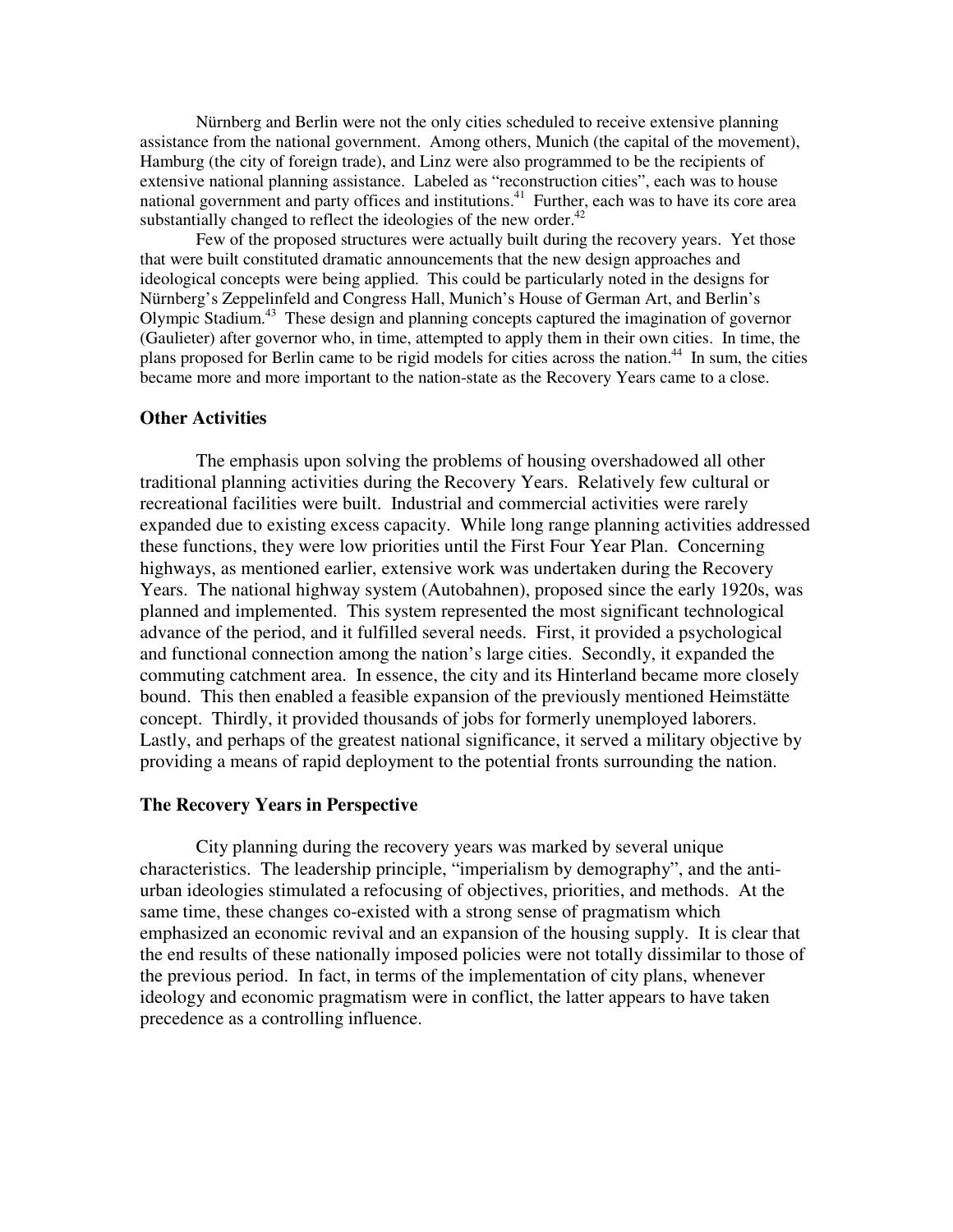## **Planning in the First Four Year Plan (1935-1940) Where Fits the City?**

 If the recovery years can be considered the "time of ideological ruralization" then the First Four Year Plan must be considered the "time of the city".<sup>45</sup>

 The most significant stimulus toward a shift to urban concerns came from the military. In fact, a concern for military power was inherent in most major policy decisions affecting Germany. As early as 1935 one could begin to note the change. In that year, an act was passed giving the military the right to expropriate any land that it needed.<sup>46</sup> At the same time, an increasingly large share of the Gross National Product (GNP) was shifted to military needs. (The economist Guillebaud labeled the shift as being "guns instead of houses"). $47$ 

 The results of this shift were felt in virtually all sectors of German life, including city planning. It could be noted in several ways. First, the military required large masses of land for training bases. This land was primarily agricultural. The net result was that gross farm acreage began to decline. Second, the military needed large supplies of technical material and manufactured goods. The places where they could be produced were in the industrial districts of the cities. This caused a large influx of people to these areas seeking defense-related employment. The net result of this shift in priorities was that rural residents were moving to the city at a rate of 2.5 percent per year. (This compares with 1.5 percent during the Weimar years). While the existence of these jobs was a strong pull, it should also be pointed out that the typical urban worker earned 50 percent more in wages than his rural counterpart.<sup>48</sup> Lastly, the shift to a military focus caused the national government to make housing a lower priority. This shift, in turn, resulted in an extensive ripple effect that spread throughout the nation. On a primary level, it meant continued dependence on the over-crowded center cities which meant that slum removal had to be delayed.<sup>49</sup> Several developments point out the severity of the impact of the decision to shift away from housing: (1) housing became a black market item, (2) one million slum units continued to exist in the central core, (3) 35 percent of all families lacked suitable housing, and (4) housing construction fell increasingly short of the needed supply. $50$ 

 The change in priorities also resulted in a shift away from ruralization. How could the government support a ruralization policy when industrial, technical, transportation, and military needs had precedence? The net result was that the NSDAP rural policies of the recovery years were virtually ignored. More farms were established during the Weimar years of 1925-32 than under National Socialist rule between 1932 and 1939. Further, the farm population had become so depleted by 1939 that an agricultural mobilization program had to be developed.<sup>51</sup>

#### **The Urban Core**

 Three phenomena emerge from the national government's influence on core area city planning during the First Four Year Plan. First, in the center cities, housing and recreation/culture – two of the key basic city planning functions noted in the Athens Charter of 1933 – were of little direct interest to the national leaders. (Interestingly, as previously noted, there was national interest for housing outside the core city). Secondly,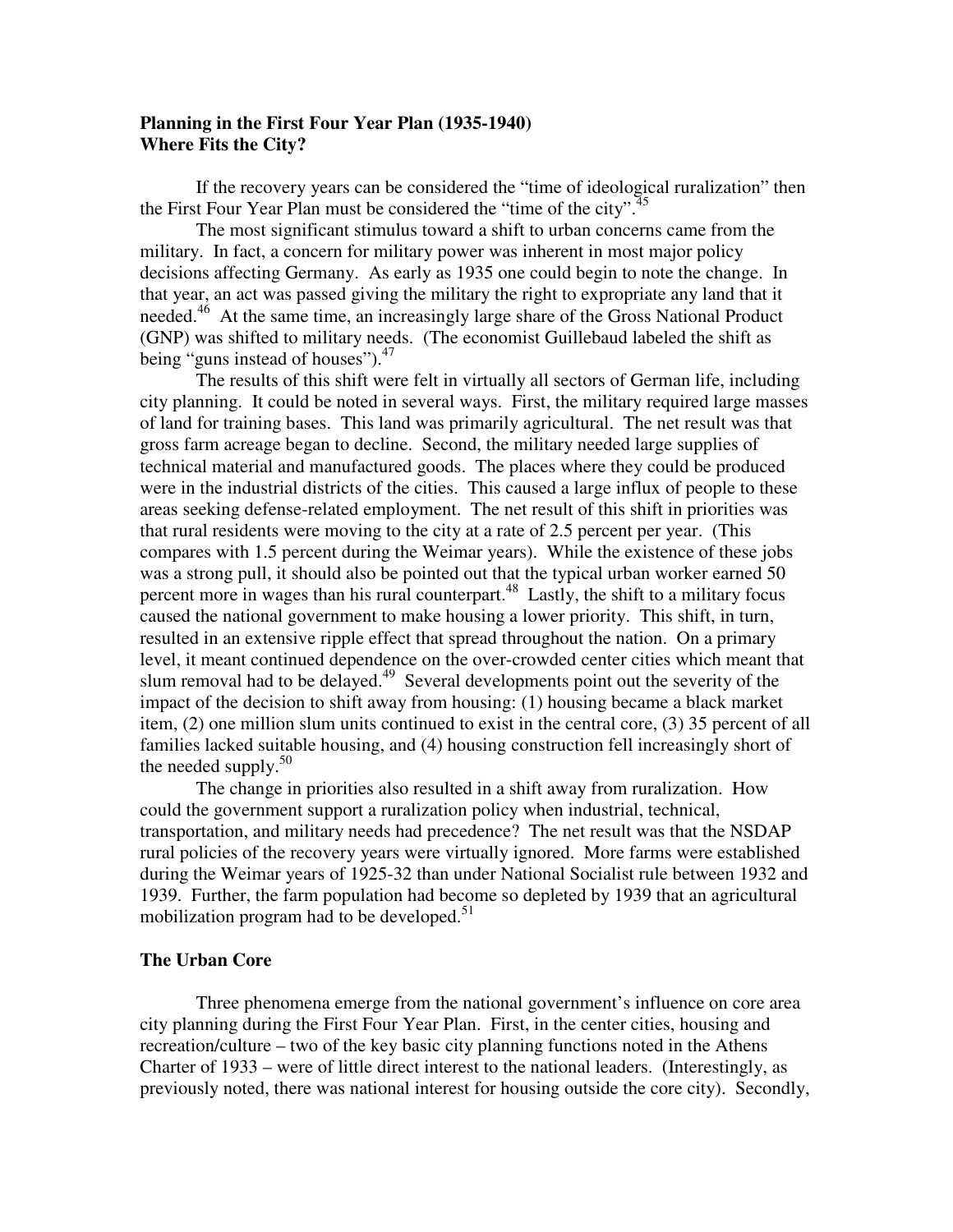for a nation that stressed its rootedness in the soil, it seemed quite strange that nationally supported projects in the city placed virtually no emphasis upon greenery. In fact, nature (trees, shrubs, grass) was removed from Munich's Königsplatx, Berlin's Lustgarten facing Schinkel's Museum, and the square in front of the Berlin Technical University in order to enhance a feeling of "community".<sup>52</sup> Similar squares were to be placed in cities across the nation. Thirdly, the concept of symbolism in design continued to thrive despite a general decline in the importance of ideology. Regardless of its size, each community was to have a central structural focal point (Stadtkrone) that was designed to enhance the state. While many plans were created, very few were implemented. They were costly and required scarce building resources and manpower skills. The planning of core area projects virtually ceased in late 1939. At that time the shift to a wartime economy forced the implementation program to be delayed.

#### **New Towns: Practice and Theory**

 There was also a national effort to create new towns during the First Four Year Plan. These towns were primarily intended to aid in enlarging the resource extraction base of the nation, to expand its industrial capability, and to stimulate economic growth in "backwater" areas. Only two were actually started. These were the "Town of the Hermann Goering–Werke" at Salzgitter and the "Strength Through Joy Automobile Town" at Wolfsburg.

 The Goering-Werke was to be an ideal, highly structured National Socialist community. Proposed ultimately to house 300,000 people, it was originally designed with an elaborate Stadtkrone at its center. Housing was located in satellite areas and was to be connected to work places by high-speed autobahns. It was never fully implemented but was, in part, adapted to postwar conditions. Now called Salzgitter, it houses over 30,000 people. $53$ 

 The other totally new effort was the "Strength Through Joy Automobile Town". Hitler, very early in his regime, became enamored with the idea of a "people's" car. He commissioned the automotive engineer Ferdinand Porsche to develop this vehicle and in 1934 the basic design was ready. Hitler then decreed that a new plant and city be built in the underpopulated, underdeveloped, northern hinterland. Declaring that the city would be "one of the happiest and most beautiful in the world", he laid the cornerstone in 1939 of what was to be another model for a fascist new town. Under the planning direction of Peter Kolb and advisorship of Albert Speer, the design was dramatically imperialist in scope. It was to have been dominated by an acropolis consisting of party buildings, theater, great hall, and cultural center. This complex was never built. The town did begin to take shape during the Third Reich, but the makeshift housing and barracks-like atmosphere did not meet the expectations of the master plan. The original plan was modified in the postwar period, and only then did the Volkswagen city of Wolfsburg, as it is now called, take form.<sup>54</sup>

#### **The End**

 The remilitarization of the Rhineland, the annexation of Austria, and the seizure of Czechoslovakia called for the supremacy of military needs above all else. Thus, the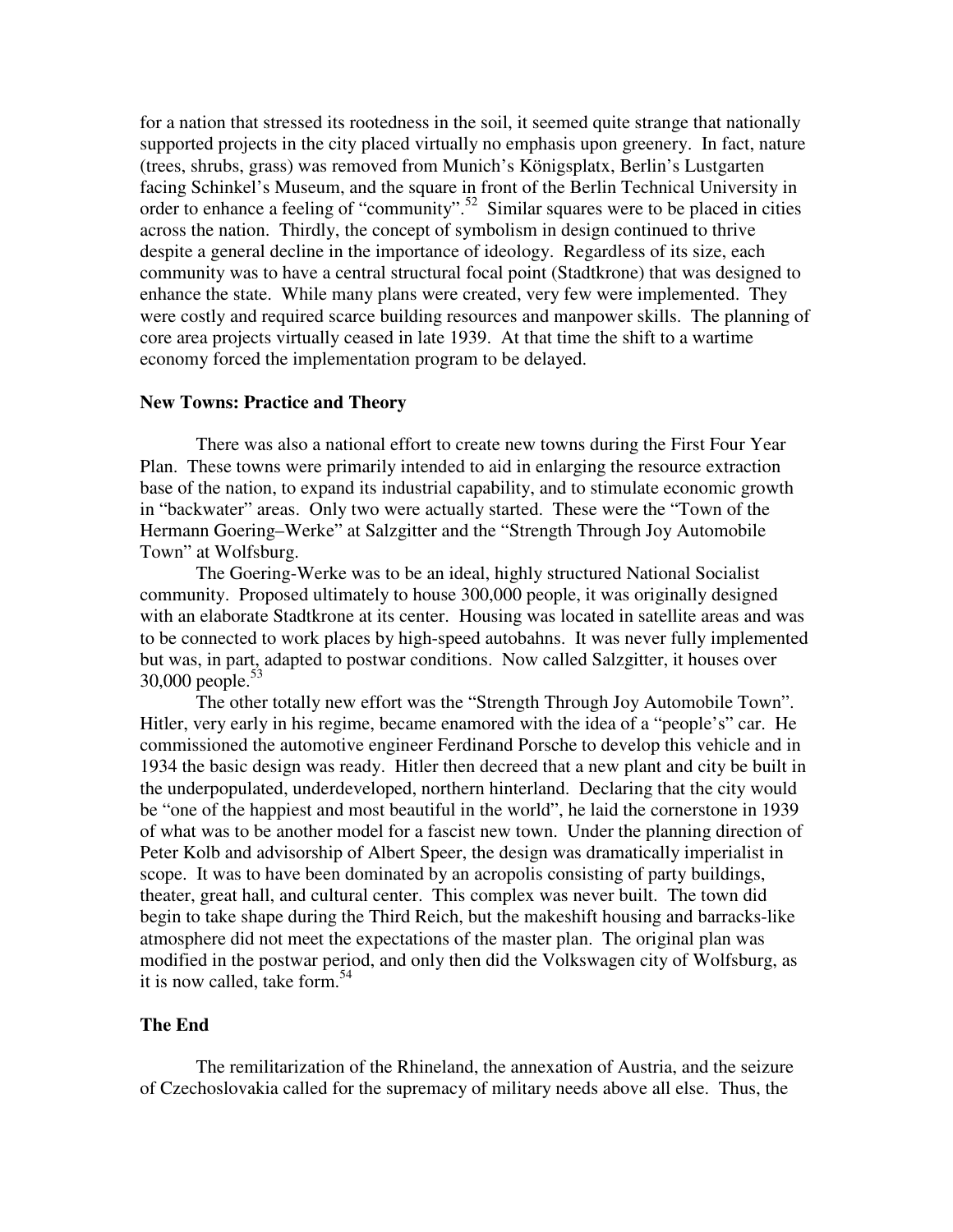capital improvement projects were placed in abeyance. Housing, more than any other city planning program, was the greatest victim of military domination. In fact, housing starts had declined to 138,000 units by 1940. In order to quiet growing concern over the lack of housing, the government announced a comprehensive housing program that would start upon the end of the war. The houses were to be "airy, sun-filled and set in gardens". This program was greeted with great cynicism by the populace. A sarcastic observation concerning this announcement, made by Germans who had been victimized by bombing, concluded, "Well, now we really have houses with plenty of light, air and sunshine".<sup>55</sup>

#### **Summary**

 The National Socialist government was an active participant in local city planning. The bureaucratic relationships were restructured so that the cities came increasingly under national government domination. National planning efforts initially focused upon resettlement concepts within a strong anti-urban context, and were intended to halt urban growth and decentralize the population. These efforts stressed the development of small family farm settlements and emphasized self-sufficiency. Initially, the designs reflected folkish beliefs but they rapidly moved to a wider selection of approaches.

 The most extensive community assistance efforts were made during the recovery years. The heavy welfare burden, unemployment, and lack of housing inherited by the National Socialist government prompted swift action. The First Four Year Plan reflected the rising spectre of militarism. Public services and funds were regularly placed second to defense considerations. In spite of this, city planning efforts were still undertaken to create cultural, governmental, and political structures and spaces. These reflected the ideological values of glorification of the state, cultural permanence, and strength. Efforts were also undertaken to create new communities. In summary, however, city planning became less and less important to the national government as the decade came to a close.

 Comparisons of the Weimar Republic era with the National Socialist times often characterize the former as being urban oriented while the latter is characterized as rural oriented. Although, as noted above, there was an overt anti-urban stance taken by the National Socialist theorists, the stances of planning theorists during Weimar times are less clear. Sibyl Moholy-Nagy has labeled the theorists as focusing upon a *Weichbild* or "grey area" that was neither urban nor rural.<sup>56</sup> The historian Manfredo Tafuri, on the other hand, considers the Weimar theorists as being anti-urban.<sup>57</sup>

 It is clear that none of the Weimar city planners focused upon the city as an ideal form. Rather, they emphasized escapist, small scale, limited size, balanced communities that were placed in a green belt. These theorists felt that the city was too complex, too disorderly, too traditional, and too unchangeable. For these reasons they advocated a new form of community. This new form, in theory, would simplify the complexity of the community experience, bring order to the community form, and reflect a new Gesamtkultur or Wohnkultur.

 The conceptualization of new community forms by the Weimar theorists did not reflect an overt dislike or hatred of cities. Neither did it ascribe medieval characteristics to the people who were to reside in the new communities. However, the theorists did see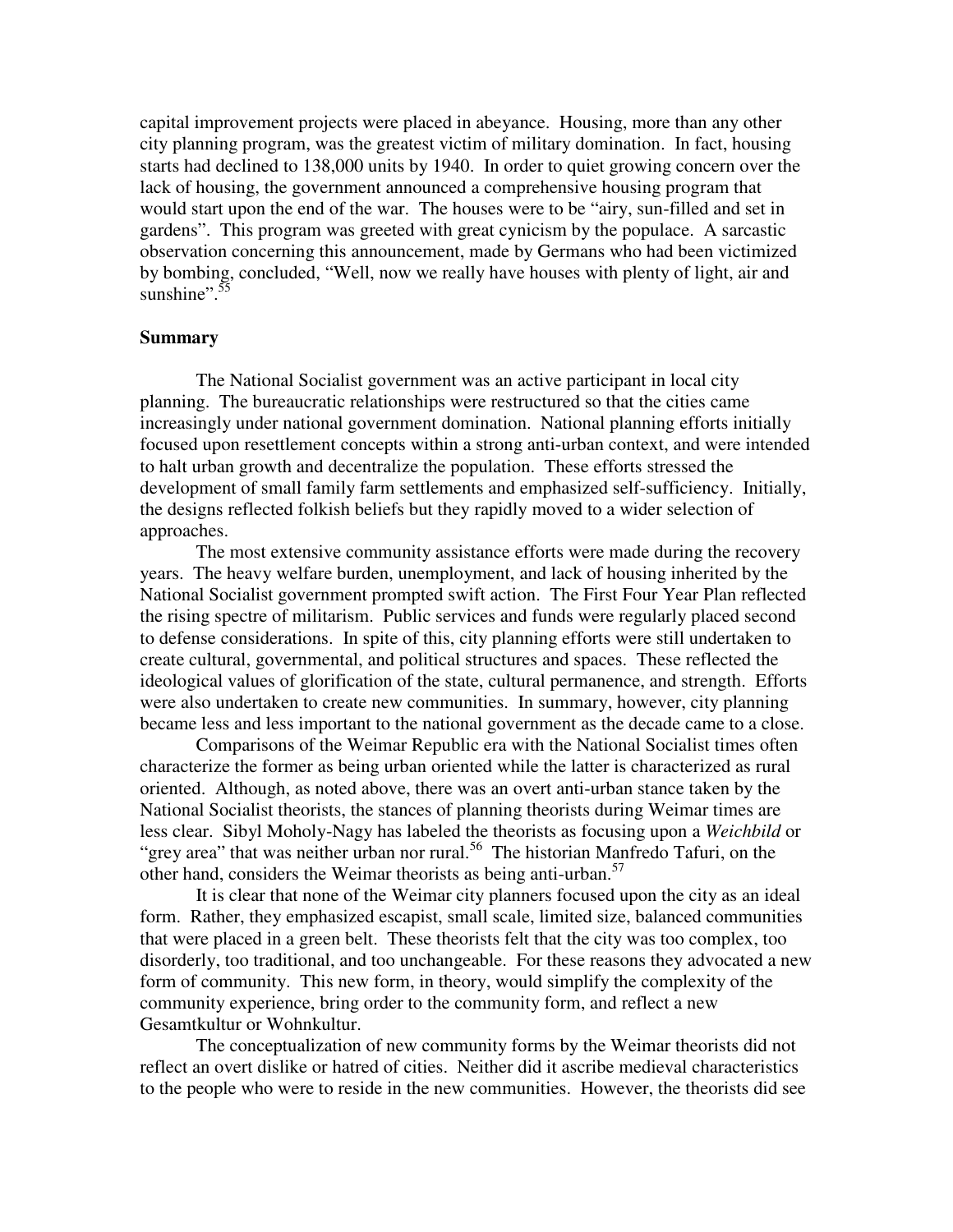the need to decentralize, to recognize, and to create new non-urban communities. To this end, the greatest emphasis of the Weimar era theorists lay in alternatives to the overcrowded, Mietskasernen dominated, center city. Eventually, similar views were advocated by the NSDAP theorists as well.

 The National Socialist theorists took on extremely anti-urban stances during the recovery years. They argued for the rejection of urban life and the creation of the ordered city of the middle ages. Yet once the rhetoric is removed, the approaches advocated by NSDAP theorists do not differ strongly from those of the Weimar era. Both called for small settlements, for alternatives to urban living, for settlements that offered "field and factory", and for the use of designs and site plans as symbols for the new era. The key difference lay in the fact that the National Socialists advocated these changes as part of a nationally controlled program designed to further the objectives of the nation-state. Local autonomy, innovation, experimentation, and cultural views were not tolerated as much as they were during the Weimar period.

 The central cities were of secondary importance both to the Weimar governments and to the National Socialist government through the recovery years. In both cases, the emphasis was upon developing the urban fringe. Only after the housing shortages were overcome was attention to be focused upon the center cities. Since neither the Weimar nor NSDAP governments met this goal, the urban centers remained ignored except for some transportation changes, some efforts to protect the medieval character of existing cities, and some selected model urban renewal projects.<sup>58</sup> The military and employment requirements that surfaced in the First Four Year Plan brought a refocusing of objectives on the part of the NSDAP to an urban orientation. Once this happened, extensive plans were developed for selected cities. However, few of these were ever implemented.

 National efforts under the NSDAP to stimulate, guide, and control urban planning have had a long term impact upon city planning in West Germany. On the positive side, the decentralization of cities, the idea of building controlled settlements within agricultural areas, and the creation of the Autobahnen are all considered to have been quite beneficial. The negative aspects are more indirect. In fact, they relate more to the question of planning itself as opposed to what planning does. For example, Hans Arndt has written that the bitter memory of the national planning effort undertaken by the National Socialists is so vivid as to make the very idea of national planning an anathema.<sup>59</sup> The architectural historian Wolfgang Pehnt has reinforced this view: "Any planning measure is regarded with distrust …." Instead of democratizing the planning procedures and replacing poor with better planning, it is planning as such that is condemned.<sup>60</sup> This negative feeling presently exists. A concern over national usurpation of local powers and initiative is still strong at all levels of government. One net result of this is that the experience of nationally guided planning will not likely be repeated again in Germany.

#### Author's note

Research for this paper was made possible by a German Academic Exchange Research Grant. Special thanks must be given to Ms. Amy Jaffe and Ms. Patricia Jablonski for their research and editorial assistance.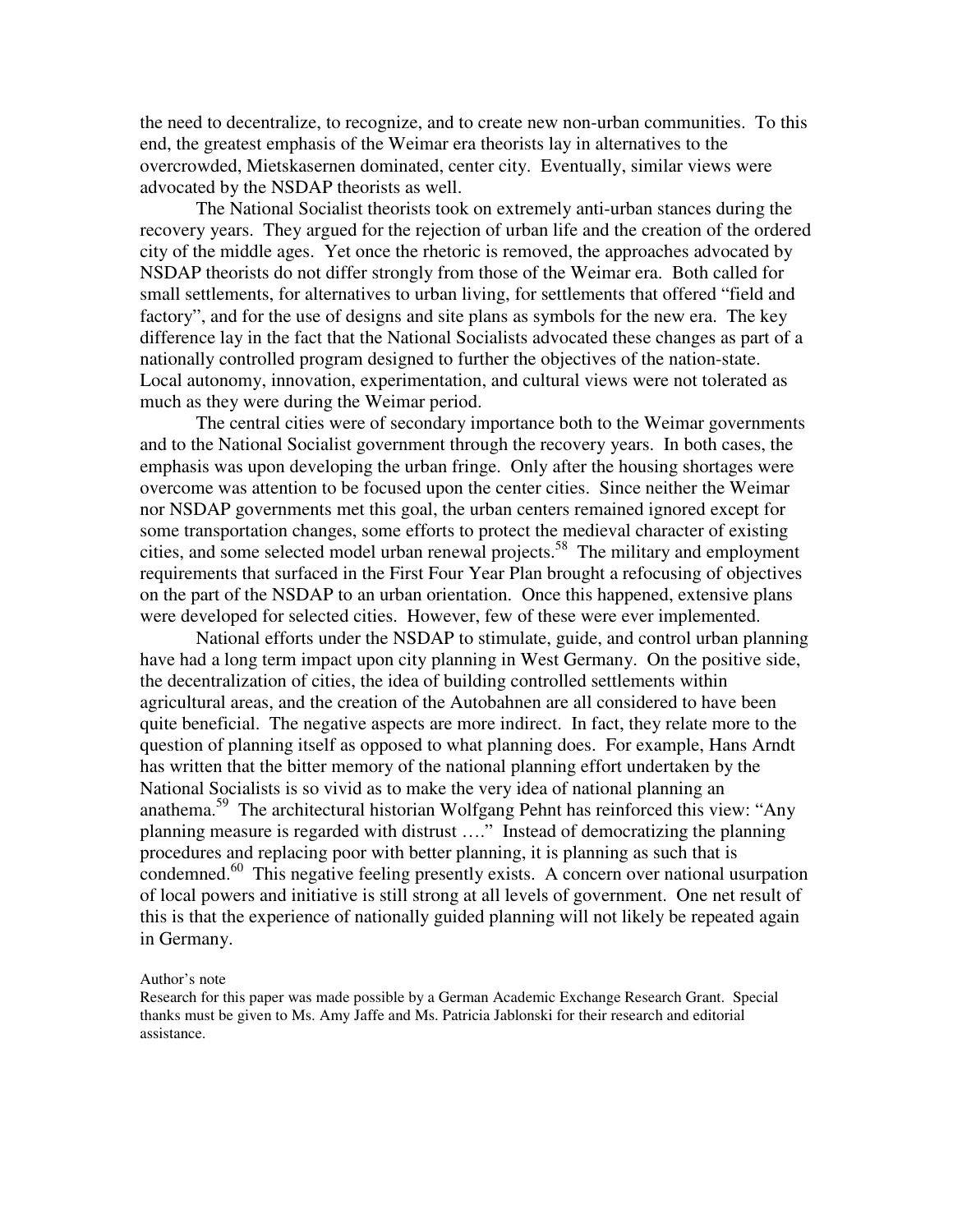$\overline{a}$ 

3 For overviews of the accomplishments of the Weimar era planners, see Joan Campbell, *The German Werkbund* (Princeton: Princeton University Press, 1978); Barbara Miller Lane, *Architecture and Politics in Germany 1918-1945* (Cambridge: Harvard University Press, 1968); and Manfredo Tafuri, *Architecture and Utopia: Design and Capitalist Development* (Cambridge: The MIUT Press, 1976). Also see the catalog of the 15 Europäische Kunstausstellung entitled *Tendenzen der Zwanziger Jahre* (Berlin: Dietrich Reimer Verlag, 1977).

4 For an outstanding summary of this ferment see Ulrich Conrads, *Programs and Manifestoes on Twentieth Century Architecture* (Cambridge: The MIT Press, 1970).

<sup>5</sup> Among the most innovative of these experiences was the Frankfurt city planning effort under the direction of Mayor Ludwig Landmann and City Planner Ernst May. See Nicholas Bullock, "Housing in Frankfurt (1925-1931) and the New Wohnkultur", *Architectural Review*, Vol. 163, No. 976 (June, 1978), pp. 335- 342. Also see Dieter Rebentisch, *Ludwig Landmann, Frankfurter Oberbürgermeister der Weimarer Republik* (Wiesbaden: Steiner, 1978) and Ruth Diehl, *Die Tätigkeit Ernst Mays in den Jahren 1925-1930* (Frankfurt: Goethe University, 1976).

 $6$  For a summary of the impact of the Depression on one city, see the permanent exhibit in the Frankfurt Historisches Museum entitled "Frankfurter Wohnungsbau in der Weimarer Republik". In particular, see the section entitled "Siedlungsbau in der Weltwirtschaftskrise".

 $<sup>7</sup>$  May moved to Moscow and then to Kenya. Taut moved to Turkey. Wagner ultimately became a</sup> professor at Harvard University.

8 Fritz M. Marx, *Government in the Third Reich* (New York: McGraw-Hill, 1937), p. 141.

<sup>9</sup> For an overview of the powers of municipal government, see Roger Wells, "Municipal Government in National Socialist Germany", *The American Political Science Review*, Vol. 29, No. 4 (August 1935) pp. 652-658.

 $10$  Bruno Schwan, Städtebau und Wohnungswesen der Welt (Berlin: Verlag Wasmuth, 1935), p. 133.

<sup>11</sup> Wells, "Municipal", p. 653. Also see William Ebenstein, *The German Record: A Political Portrait* (Toronto: Farrar, 1945), p. 52.

<sup>12</sup> Quoted by Fritz Marx, "Germany", in William Anderson, editor, *Local Government in Europe* (New York: D. Appleton Century, 1939), p. 247.

<sup>13</sup> There are many books which focus on the influence of ideology upon German culture, society, and politics. Among the most important are George Mosse, *The Crisis of German Ideology* (New York: Grosset and Dunlap, 1964); Fritz Stern, *The Politics of Cultural Despair* (Berkeley: University of California Press, 1961); Robert W Lougee, *Paul LaGarde 1827-1891: A Study of Radicalo Conservatism in Germany* (Cambridge: Harvard University Press, 1962); Klaus Bergmann, *Agrarromantik und Grosstadtfeindschaft* (Meisenheim am Glan: Verlag Anton Heim, 1970); and Mechthild Schump, *Städtebau-Utopien und Gesellschaft* (Gütersloh: Bertelsmann, 1972). For a discussion and analysis of the response of the National Socialist views toward the city planning and architecture of the 1920s see Lane, *Architecture and Politics*. Also see Anna Teut, editor, *Architektur im Dritten Reich 1933-1945* (Berlin: Ullstein, 1967); Josef Wulf, *Die Bildenden Künste im Dritten Reich: Eine Dokumentation* (Gütersloh: Sigbert Mohn, 1963); and Robert R. Taylor, *The Word in Stone: The Role of Architecture in the National Socialist Ideology* (Berkeley: University of California Press, 1974).

<sup>14</sup> Feder was an active member of the NSDAP almost from its beginning. For an example of his early ideas on the dissolution of German cities see Gottfried Feder, "Das deutsche Siedlungswerk: Rede von Gottfried Feder", *Bauwelt*, vol. 19 (1934) as reprinted in Teut, *Architektur*, 311-315. Also see "Kundgebung des Reichsiedlungkommissars", *Deutsches Handwerksblatt* (June 15, 1934), pp. 236-240. Darré, a professional agronomist, was the key proponent of ruralism, mysticism, and the Nordic ideal. See, for example Walter

<sup>1</sup> For a description of how the new system worked, see Arthur Schweitzer, *Big Business in the Third Reich* (Bloomington: University of Indiana Press, 1964), p. 25. Also see Franz Neumann, *Behemoth: The Structure and Practice of National Socialism 1933-1944* (New York: Octagon, 1963), pp. 51ff.

 $2$  The term "Recovery Years" is used to describe the planning activities of the national government during the 1933-1936 period. A Four Year Plan was developed at the national level for this period but it proved immediately unworkable. For this reason the term "First Four Year Plan" is commonly used for the 1936- 1940 period. See Bernice A. Carroll, *Design for Total War: Arms and Economics in the Third Reich* (Paris: Mouton, 1968), p. 128.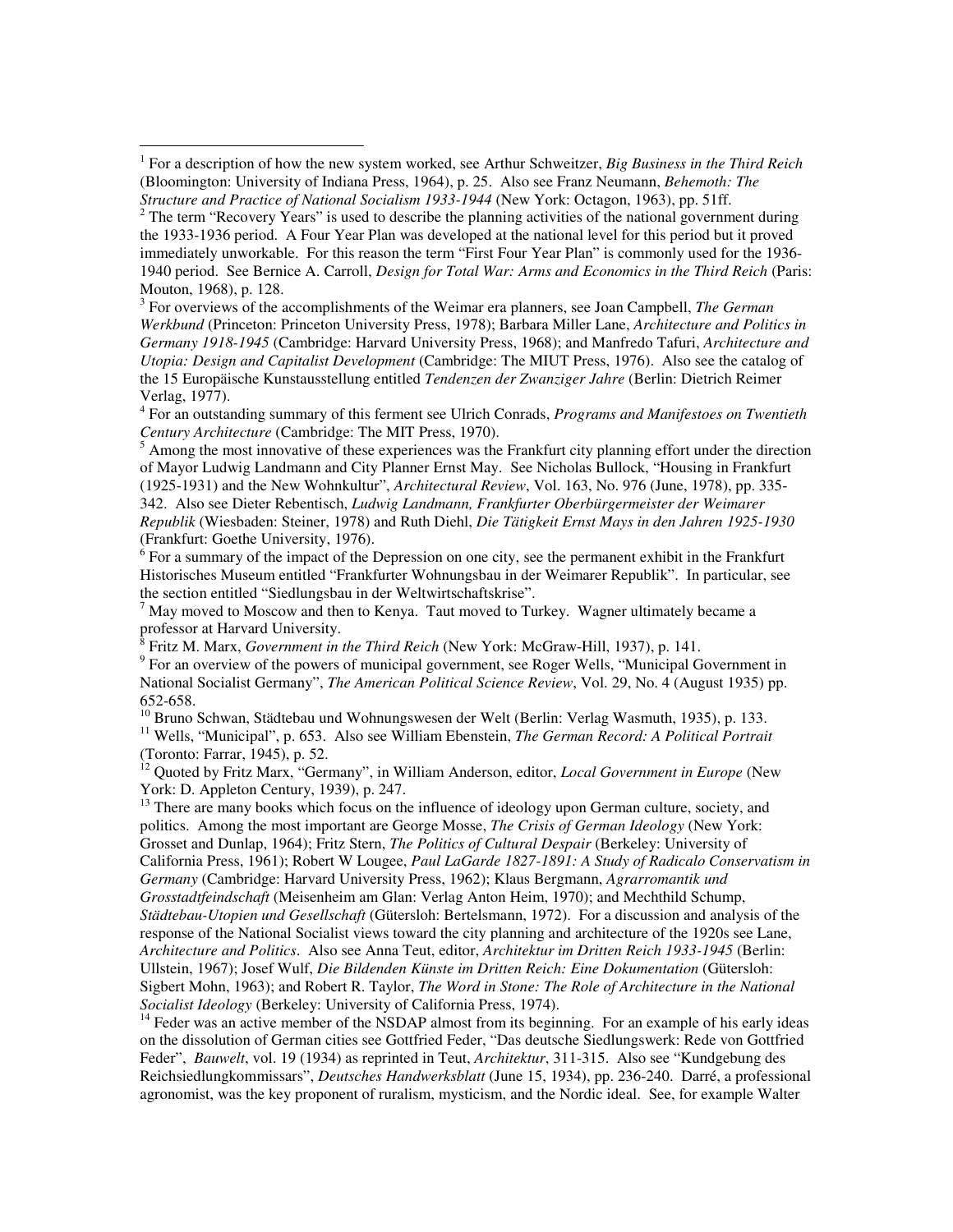Darré, *Neuadel aus Blut und Boden* (Munich: Lehmann, 1935). For a review of the influence of Feder and Darré among other early ideologists, see Barbara Miller Lane and Leila J. Rupp, editors, *Nazi Ideology Before 1933: A Documentation* (Austin: University of Texas Press, 1978).

 $\overline{a}$ 

<sup>15</sup> "Recent Notes." *Town and Country Planning*, Vol. 2 No. 8 (September 1934), p. 157. Also see Robert L. Koehl, *RKFDV: German Resettlement and Population Policy 1939-1945* (Cambridge University Press, 1957).

<sup>16</sup> C.W. Guillebaud, *The Economic Recovery of Germany 1933-1936* (London: MacMillan, 1939), pp. 38- 39. Also see Arthur Schweitzer, *Big Business in Third Reich*, p. 298.

<sup>17</sup> For a discussion of te basis for te act see Robert Brady, *The Spirit and Structure of German Facism* (London: Victor Gollancz: 1937), pp. 245-263. Also see Frieda Wunderlich, *Farm Labor in Germany 1910-1945* (Princeton: Princeton University Press 1961), pp. 159-203.

<sup>18</sup> William Harlan Hale, "From the Heart of Germany", *The Nation*, Vol. 83, No. 3463 (November 18, 1931), p. 555. Also the *Hauszinssteuer* revenue for housing had virtually ceased to exist by late 1932. See Walter Fey, "Die Leistungen im Deutscher Wohnungs-und Siedlungsbau", *Sonderhefte des Institut für Kon-junkturforschung*, vols. 40-45, No. 42 (August 5, 1936), p. 12.

<sup>19</sup> Robert L. Koehl, RKFDV, p. 1. Also see Karl Otto, "Luftkrieg und Städtebau", *Raumforschung und Raumordnung*, Vol. 4, No. 9 (September, 1940), pp. 341-344.

<sup>20</sup> The idiom Heimat is difficult to translate. In one sense it means home, homeland, and a sense of "turf". In a more ideological sense, the idiom ties environment (topography, climate, and vegetation) to culture (religion, folk beliefs, speech patterns, literature, and politics and nationalism). See Peter H. Nash, *From Heimatkunde to Ekistic Grid: Attitudinal Polarities* (Kingston: Curriculum in Community Planning, University of Rhode Island, 1967), p. 2. For an outstanding analysis of the concept see "Home: A Symbolic Attachment to Place" in F. Lenz-Romeiss, *City: New Town or Home Town* (London: Pall Mall, 1973), pp. 17-45.

 $21$  The Historisches Museum in Frankfurt has created a permanent exhibit which summarizes the propaganda efforts. See "Die Propagandistische Aufwertung der NS-Siedlugen", Exhibit cards 53.04- 53.05, Historisches Museum, Frankfurt.

<sup>22</sup> For a comprehensive overview of the various medieval house types see Werner Lindner, editor, *Das Dorf: Seine Pflege und Gestaltung* (Munich: Callwey, 1938).

<sup>23</sup> See *Lane, Architecture and Politics,* pp. 197-198. These traits formed an "archaistic" approach toward the viewing of future community form. See Carl Schorske, "The Idea of the City in European Thought", in Oscar Handlin and John Burchard, editors, *The Historian and the City* (Cambridge: the MIT Press, 1963), pp. 106-109ff.

<sup>24</sup> Heinz Killus, "*Der Totalitätsgedanke im Neuen Städtebau", Monatshefte für Baukunst und Städtebau*, Vol. 32, No. 4 (April 1940), p. 85. Also see Christian F. Otto, "City Planning Theory in National Socialist Germany", *Journal of the Society of Architectural Historians*, Vol. 24, No. 1 (March 1965), p. 72.

<sup>25</sup> For a discussion of the Zeilenbau concept see John Robert Mullin, German City Planning in the 1920's: A North American Perspective of the Frankfurt Experience (Waterloo, Ontario: University of Waterloo, a Ph.D. Dissertation, 1975), pp. 184-195.

<sup>26</sup> For an explanation of the Burg/Castrum dichotomy see Karl Gruber, *Die Gestalt der Deutschen Stadt* (Leipzig: Bibliographisches Institut, 1939), pp. 9-24.

<sup>27</sup> Rudolf Heberle and Fritz Meyer, *Die Grosstädte in Ströme der Binnenwanderung* (Leipzig: S. Hirzel, 1937), p. 169.

<sup>28</sup> Friedrich Schmidt, "Subsistance Homesteads", International Housing Association, editors, Umsiedlung (Stuttgart: Verlag Julius Hoffman, 1935), p. 16.

<sup>29</sup> "Reichsstelle für Raumordnung", *Deutsche Volkswirt*, No. 44 (August 2, 1935), p. 2056. Also see Heide Berndt, *Das Gesellschaftsbild bei Stadtplanern* (Stuttgart: Karl Kramer Verlag, 1968), pp. 21-23. <sup>30</sup> Wunderlich, *Farm Labor*, p. 175.

<sup>31</sup> The term *Geopolitik*, like the term *Heimat*, is difficult to translate. In one sense, it means geographic politics or policy. In a more ideological sense, as applied by the National Socialist theorists, it meant the application of racial, economic, social, and cultural pressures to gain popular support for spatial expansion. <sup>32</sup> Teut, *Architektur*, p. 309.

<sup>33</sup> For a discussion of the importance of the concept of space in German planning see the section entitled "Städtebau, Reichsund Landesplanung" in Teut, *Architektur*, pp. 308-341.